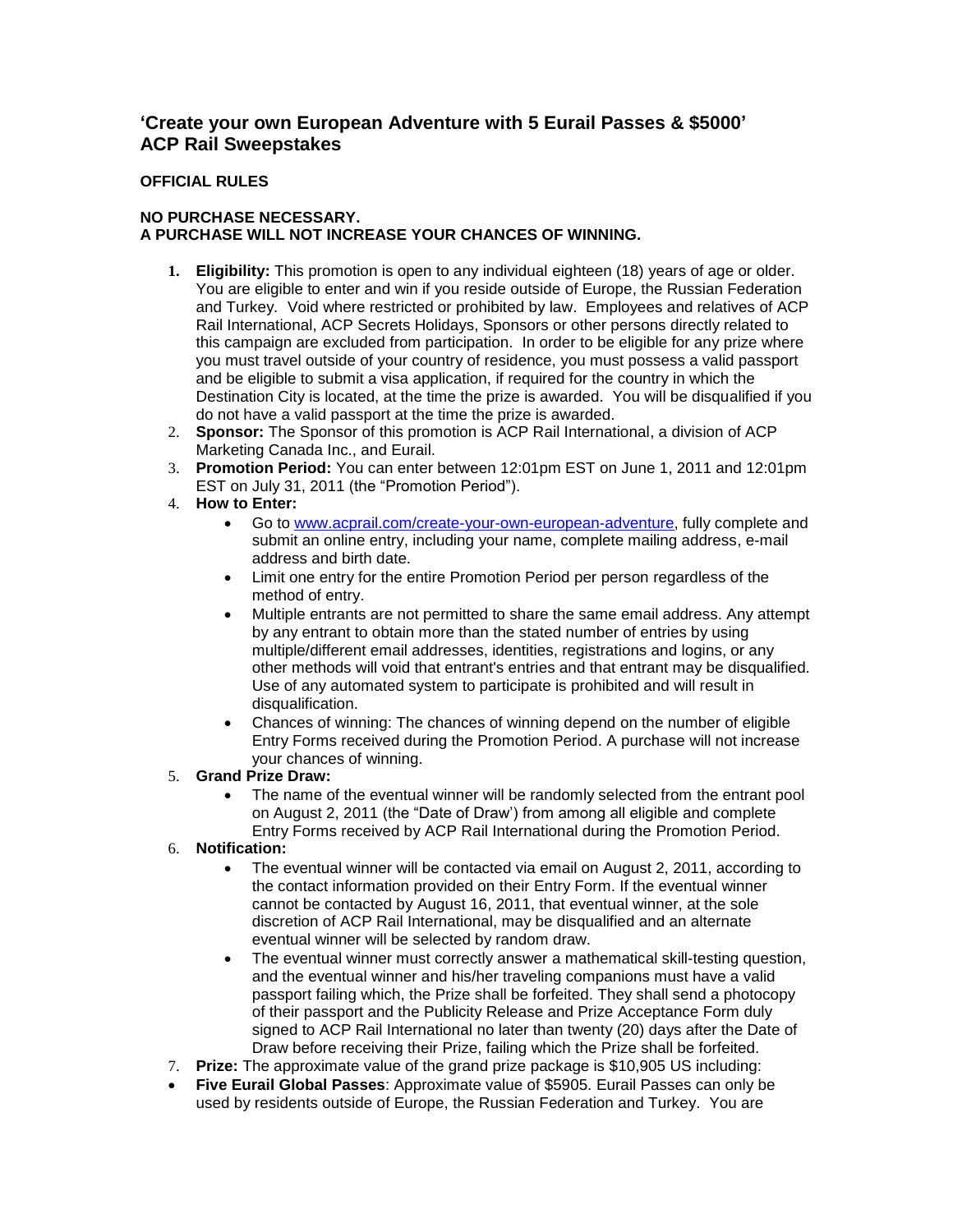eligible if you have been a resident of a non-European country for at least 6 months. The Eurail Global Passes are valid for **15 flexible train travel days within 2 months in First Class** throughout Austria, Belgium, Bulgaria, Croatia, Czech Republic, Denmark, Finland, France, Germany, Greece, Hungary, Ireland, Italy, Luxembourg, Netherlands, Norway, Portugal, Romania, Slovenia, Spain, Sweden and Switzerland. A certificate valid for five Eurail Passes will be provided by ACP Rail and can be redeemed once the winner has selected his/her travel companions and travel date. **The certificate must be redeemed within one (1) year from date of issue or the prize in its entirety is forfeited.** Please note that passes can be processed up to six months and no later than three weeks before the travel departure date. **Seat reservations are the responsibility of the winner**: when a seat reservation or supplement is required, the cost is not included in the Eurail Pass and varies depending on the country, type of train and date of purchase/travel. Here is the general rule: most international long-distance trains require a reservation, as well as various domestic high-speed trains. Night trains always require a supplement for sleeping accommodation. Seat reservations are not usually necessary for local or regional trains.

- **Spending money:** \$5,000 USD spending money. Once the certificate for five Eurail Passes has been redeemed, the winner will receive a cheque for \$5000 US spending money, along with their issued Eurail Passes.
- The Prize does not include all costs and expenses not specifically included above as part of grand prize, including, without limitation:

Any applicable taxes on the Prize which shall be paid by the eventual winner; Costs related to passports, tourist cards, visas and vaccination certificates; Seat reservations or supplements;

Travel insurances;

Personal expenses of the eventual winner and his/her traveling companions; Excursions;

Incidental expenses & medical expenses;

And anything additional, which are the sole responsibility of the grand prize winner and his/her guests.

- As soon as the names for the five Eurail Passes have been supplied to ACP Rail by the eventual winner and the passes have been issued, there are no possibilities of substitution, cancellation and travel with the Eurail Passes must commence within 6 months. The names of the traveling companions cannot be modified. In the event the trip is cancelled by the eventual winner, for any reason whatsoever, the trip cannot be postponed.
- The necessary travel documents are the responsibility of the winner. The winners will be responsible for obtaining any required travel and health documents (which must be valid prior to and for the entire duration of the trip).
- 8. **Publicity:**
	- Participation in the prize draw and acceptance of prize constitutes winner's permission for Sponsor to use his/her name, address (city and state/province/country), likeness, biographical information, any photograph and/or any video image taken of him/her and/or the Prize, or comments for future marketing, advertising and publicity purposes without payment of additional consideration beyond the awarding of the Prize, except where prohibited by law.

#### 9. **General Conditions:**

- Sponsor is the sole judging organization whose decisions as to the operation of the Sweepstakes and the selection of the potential winner are final and binding in all matters related to the Promotion.
- Sponsor is not responsible for lost, late, illegible, stolen, incomplete, invalid, unintelligible, misdirected, technically corrupted or garbled entries, which will be disqualified, or for problems of any kind whether mechanical, human or electronic.
- Prize must be accepted as awarded without substitution.